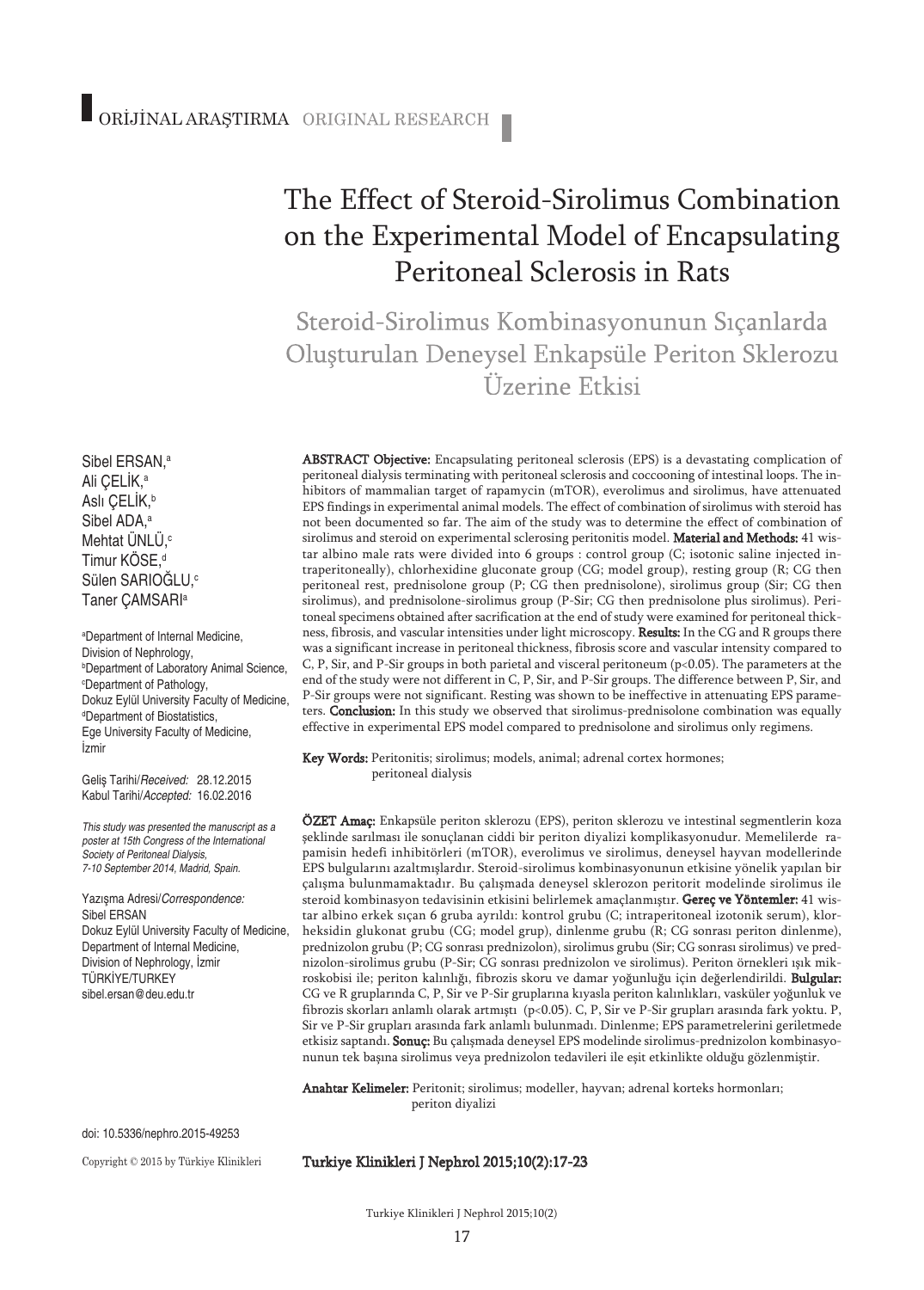eritoneal dialysis (PD) is long established as an initial recommended choice of renal replacement therapy in patients with endstage renal disease. Despite its clear advantages such as preserving residual renal functions better, affording better homeostatic stability, providing social independency, and low risk of infections, it has some serious complications that limits it for longterm use.<sup>1,2</sup> Major complications are infectious peritonitis episodes, and highly fatal encapsulating peritoneal sclerosis (EPS). 1-5

EPS is a devastating clinical syndrome characterized by fibrosis of peritoneal membrane and is associated with adhesive obstruction of bowel loops (cocooning), weight loss, malnutrition, and hemorrhagic ascites. Overall the incidence of EPS in PD patients is stable at 1-3%.<sup>3,6,7</sup> Major risk factors are PD itself, duration of PD, exsposure to bioincompatible dialysis solutions, discontinuation of PD, infectious peritonitis attacks, and renal transplantation on probable genetic susceptibility. 3,5,8,9 The pathologic culprit is epithelial-to-mesenchymal transition (EMT) of mesothelial cells that results in tissue remodeling from an inflammatory to a fibrotic state. 4,10-12 Major stimulatory factors are proinflammatory cytokines (TNF-α, IL-1β, IL-6, IL-18), transforming growth factor-β1 (TGF-β1), and vascular endothelial growth factor (VEGF). 10-15 Fibrosis itself constitutes a hypoxic environment that also directly up-regulates TGF-β1 and induces angiogenesis via hypoxia-inducible factors (HIF). HIF1 $\alpha$  has been linked to EMT by regulating metalloproteinases (MMPs) and the zinc finger regulatory proteins (Snail), also have significant fibrogenic and angiogenic effects. 16-18

Inhibiton of the mammalian target of rapamycin (mTOR), which is a major controller of cell growth through phosphoinositine 3-kinase pathway (PI3K), has antiproliferative activity carried outby blocking clonal proliferation and expansion of stimulated lymphocytes. In addition to lymphocytes mTOR inhibiton acts antiprolifrolatively for vascular smooth muscle cells, mesangial cells, and endothelial cells as well. 19Rapamycin, inhibitor of mTOR, has been shown to down-regulate HIF1α, and blocks the effects of TGFβ on EMT

in mesothelial cell culture. <sup>17</sup> In a previous study by Duman et al, another m-TOR inhibitor everolimus was shown to decrease parietal peritoneal thickness, fibrosis, and neovascularization in experimental EPS model. 20

Currently there is no well-established management strategy for EPS in PD patients. There is increasing evidence that in experienced hands surgery results in high rates of improvement in symptoms and survival.<sup>1,3,5</sup> So far the effectivity of a variety of immunosuppressives has been reported in both animal models of EPS and in clinical case reports. 19,21-23 Steroids alone were shown to be efficacious in the treatment of EPS, but in many cases combination of steroids were administered. 24

The present study was designed to examine the effect of sirolimus-steroid combination on pathogenetic parameters in experimental EPS model developed in rats.

### MATERIALS AND METHODS

The Animal Ethics Committee of Dokuz Eylul University Hospital approved the study design (no: 57/2010). The study was performed on 41 nonuremic Wistar albino male weighing between 200 g and 250 g. They were housed in polycarbonate cages under room temperature (24°C) with a 12h light/dark cycle and fed ad libitum.

EPS model used intraperitoneal (ip) injection of 0.1% chlorhexidine gluconate (CG) and 15% ethanol dissolved in saline. The rats were divided into six groups as follows:

1) control group (C, n: 6), 2 ml isotonic saline injected ip daily for 6 weeks

2) chlorhexidine gluconate group (CG, n: 7), 2 ml 0.1% CG and 15% ethanol dissolved in saline injected ip daily for 3 weeks

3) resting group (R, n: 7) , CG for three weeks plus 3 weeks peritoneal rest

4) prednisolone group (P, n:7), CG for 3 weeks and then prednisolone 0.1 mg/kg (10 mg in 1 L tap water) for 3 weeks by feeding tube

5) sirolimus group (Sir, n:7), CG for 3 weeks and then oral sirolimus (Rapamune oral solution 1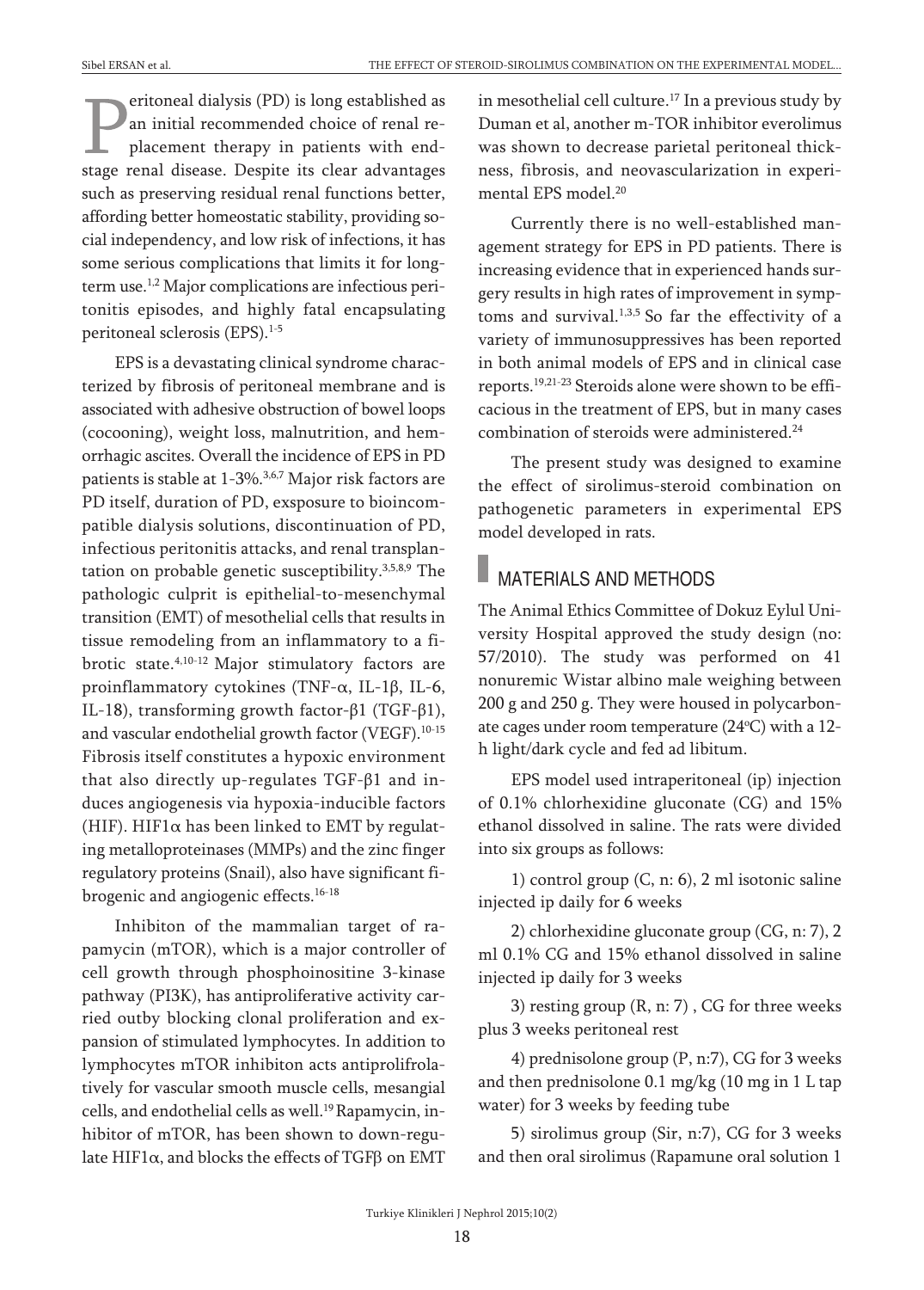mg/mL, Wyeth Europa Ltd, 1 mg /kg/day) for 3 weeks

6) prednisolone-sirolimus group (P-Sir, n: 7), CG for 3 weeks and then orally prednisolone and sirolimus for 3 weeks.

During the study the animals were weighed weekly. At the end of the third week the rats in the CG group, and all the rest at the end of the sixth week were sacrified humanely by ether anestesia. The specimens were collected from opposite site of injection for parieatal and from liver surface for visceral peritoneum. The specimens were fixed in 10% formalin in phosphate-buffered saline, and embedded in paraffin. The 5 µm paraffin blocks were stained by hematoxylen-eosin (HE) and Masson trichrome (MT). Peritoneal fibrosis and vascular intensity were examined under light microscopy by the same pathologist.

#### PATHOLOGICAL ANALYSIS

Peritoneal fibrois was measured as a mean thickness of submesothelial compact zone (between basal border of surface mesothelial cells and upper border of peritoneal adipose tissue, SMC) from ten different sites of HE stained specimens was measured by an image analysis microscope (Olympus BX50, Olympus Optical Co., Tokyo, Japan) linked to a compatible computer, and expressed as micrometers (µm). 4

Vascular density was measured by counting vessels within SMC area of more 0.3 mm<sup>2</sup>. The number was divided by total SMC (mm<sup>2</sup>) and mesothelial surface length (mm).

#### STATISTICAL ANALYSIS

Data are presented as mean ±SD. The statistical analyses were performed using Kruskal-Wallis and Mann-Whitney-U test. A  $p$ - value of less than 0.05 was considered to be statistically significant. The difference between weights at beginning and end of the study was analyzed by Wilcoxon signed rank test. The statistical significance was accepted as p value less than 0.05.

## **RESULTS**

There were no statistical difference in weights of the rats at the end of the study. The macroscopic findings are shown below (Figure 1). The structural parameters of peritoneum are demonstrated in the pathological specimens (Figure 2, Figure 3A and 3B). The pathological analysis comparing the data between groups were indicated in Table 1.

CG had detrimental effects on peritoneal membrane structure. It resulted in significant increase in both parietal and visceral peritoneal fibrosis thicknesses  $(\mu m)$  as compared to the control group (58,71±37 vs 6,33±0,51., 54,71±36,68 vs 7,00±0,89 respectively, p<0.05).

Peritoneal resting did not attenuate pathological findings (peritoneal thickness and vascularity) compared to C group, (peritoneal thickness; 57,00±31,44 vs 58,71±37,73 µm, and 67,00±57,00 vs 54,71±36,68 µm, vascularity; 5,57±3,69 vs. 7,00±5,06, and 2,95±2,09 vs. 3,08±1,63, for parietal and visceral peritoneum, respectively, p>0.05 for all.



**FIGURE 1:** Macroscopic appearence of peritoneum. Normal appearence of viscera in the control group (a), and. CG group shows thickened peritoneum over intestinal loops and the liver (b).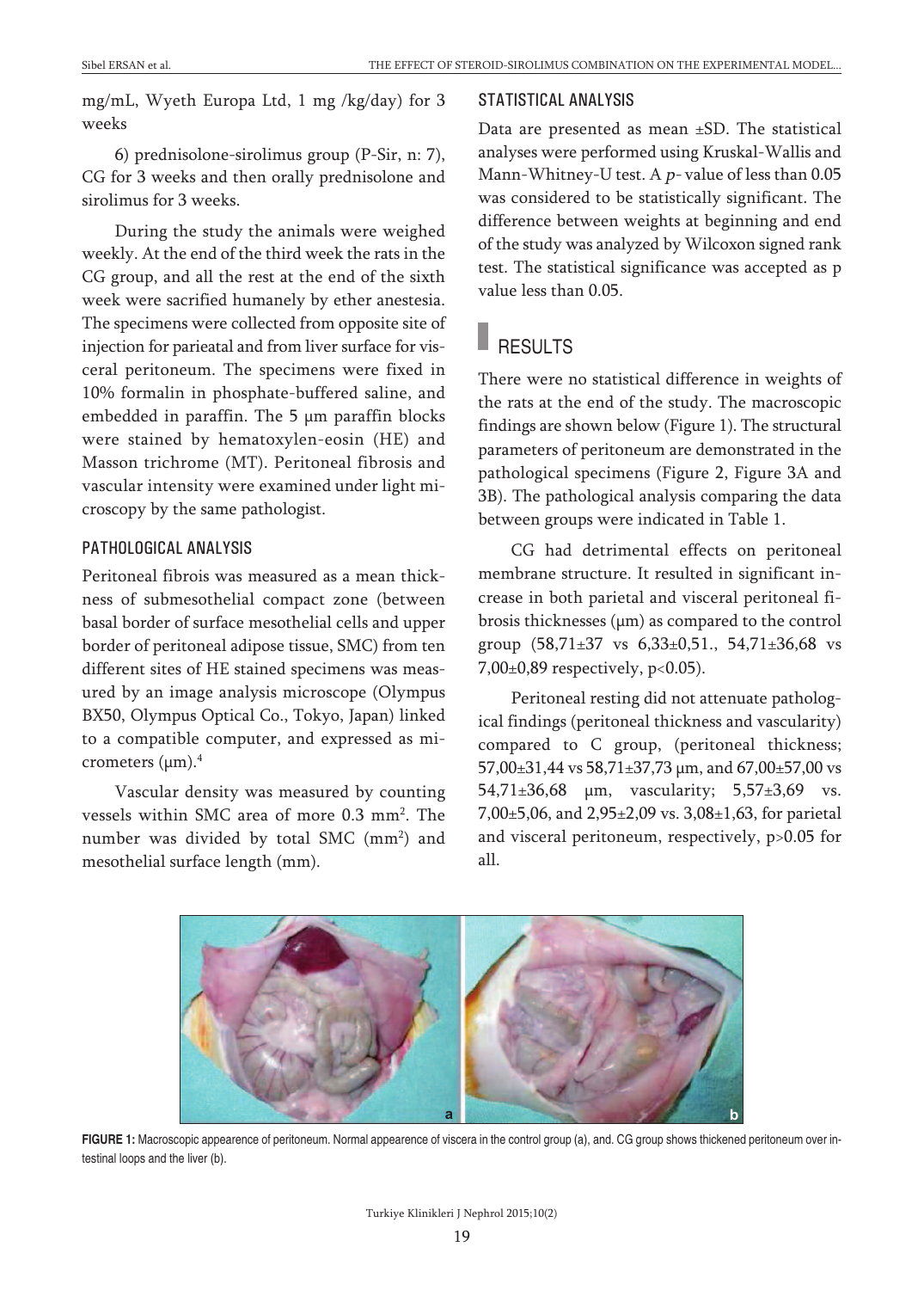

**FIGURE 2: First line**: normal peritoneal thickness in C group [(left; H&E, and right; MT stains (arrows)]; **second line**: peritoneal thickness increase in CG (left, arrow) and R groups (right; by MT, arrow); **third line**: the decrease in peritoneal thickness in Sir (left) and P-Sir groups (right, by MT).



**FIGURE 3:** Vascular density increase in CG group (a), and decrease in vascularity in P group (right) (CD34 stain). (b).

Pathological findings improved significantly in P, Sir, and P-Sir groups compared to CG and R groups (p< 0.05). The vascularity decreased in P group whereas it apparently increased in C group (Figure 3B, Figure 3A, respectively). The combination of sirolimus and prednisolon, on the other hand, did not differ in attenuating structural changes than achieved by prednisolon or sirolimus alone.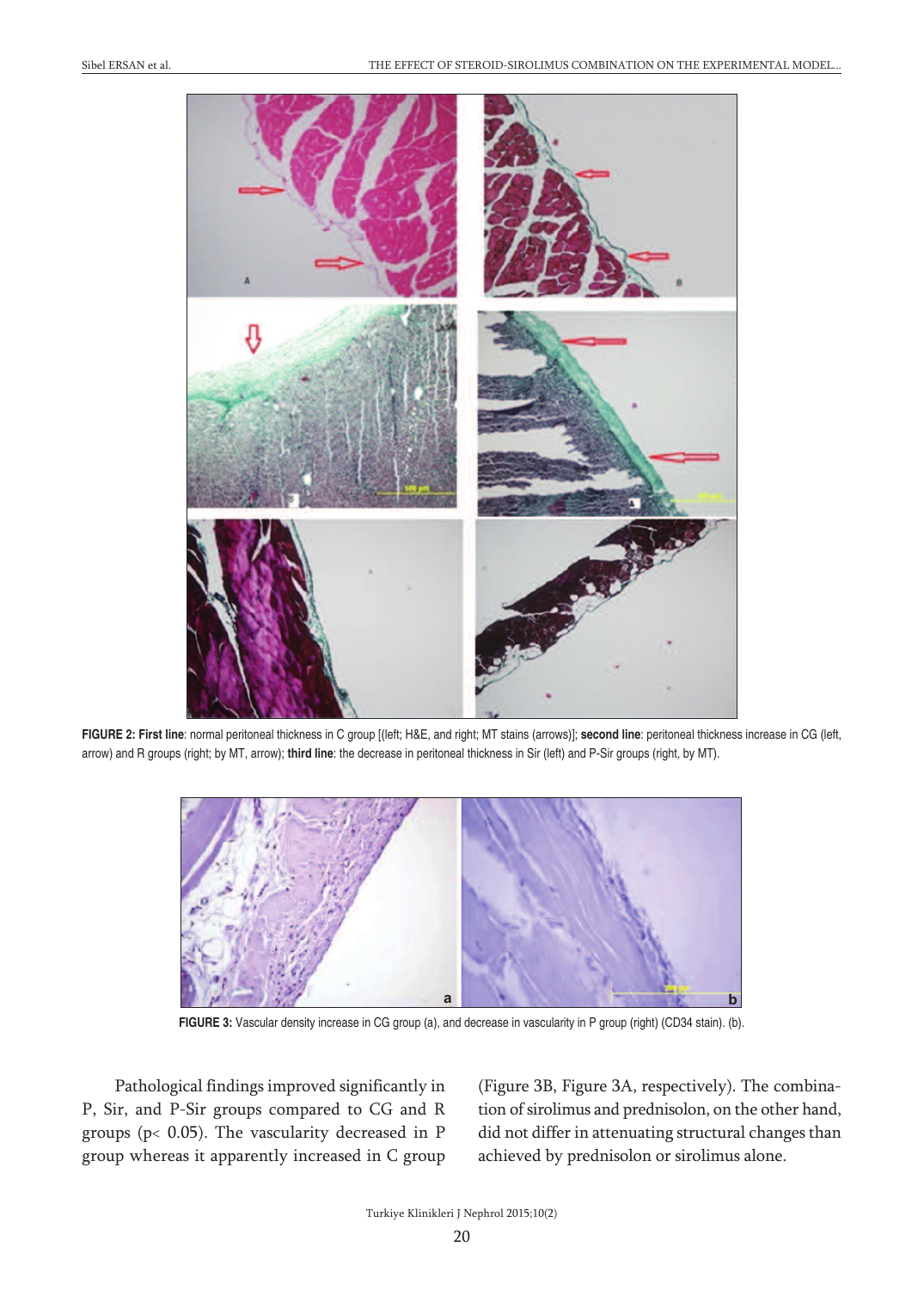| <b>TABLE 1:</b> The comparisons of pathological data between groups. |                 |                    |                                       |                                 |
|----------------------------------------------------------------------|-----------------|--------------------|---------------------------------------|---------------------------------|
| Groups                                                               | Thickness (µm)  | Fibrosis score (%) | Vascularity (number/mm <sup>3</sup> ) | p value*                        |
| С                                                                    | $6,33\pm0.51$   | $0.51 \pm 0.27$    | $1,16\pm0.40$                         | $p<0.05^{a,b^*}$<br>p>0.05c,d,e |
| CG                                                                   | 58,71±37,73     | $4.31 \pm 1.67$    | $7,00\pm5,06$                         | p<0.05f,g,h*<br>p > 0.05        |
| $\overline{R}$                                                       | 57,00±31,44     | $3.34 \pm 1.24$    | $5.57 \pm 3.69$                       | $p<0.05$ <sub>j,k,l</sub> *     |
| P                                                                    | $7.71 \pm 4.99$ | $0.61 \pm 0.31$    | $1,85 \pm 1,86$                       |                                 |
| Sir                                                                  | $6,14\pm0.37$   | $0.55 \pm 0.63$    | $1,42+1,98$                           | p>0.05m,n,o                     |
| P-Sir                                                                | $6,00\pm0,00$   | $0.28 \pm 0.19$    | $0.37+0.51$                           |                                 |

\*statistical significance in all parameters a,b: between groups C-CG, C-R, f,g,h: between groups CG-P, CG-Sir, CG-P+Sir, and j,k,l: between groups R-P, R-Sir, R-P+Sir non significant difference in all parameters c,d,e: between groups C-P, C-Sir, C-P+Sir, i: between groups CG-R, and m,n,o: between groups P-Sir, P-P+Sir, Sir-P+Sir

## **DISCUSSION**

This study showed that combined immunosuppression with steroid and mTOR inhibitor sirolimus had no additive beneficial effect on attenuating morphological changes in experimental EPS model. There had been reports so far that revealed beneficial effects of various therapeutic agents, like N-acetyl cystein, rosiglitazone, renin angiosystem blockers, monotherapies with mTOR inhibitors, and steroids alone on EPS models. 8,20,21,24,25 This report is the rare kind of its that underlines the beneficial effect of sirolimus or prednisolone alone on EPS model, but no further improvement with combination however.

A variety of associated factors have been identified, of which duration of PD therapy, the rate of peritonitis attacks, poor bioincompatibility of the dialysates and use of high glucose concentrations containing advanced glycation end products. 1,7,26 Animal models of EPS are used to define mechanisms, contributing factors and its developmental pathways, and most importantly to elucidate therapeutic strategies and preventive measures. 27,28

In order to produce a model we injected 0.1% CG and 15% ethanol dissolved in saline solution intraperitoneally for three weeks. It was previously reported that this period of CG injection is enough to induce marked neovascularization, expression of vascular endothelial growth factor (VEGF), and stimulation of tissue growth factors (TGF-β1). 15,29 Figure 2 shows that CG model worked in our study as shown microscopically by increased peritoneal fibrosis measured by SMC thickness.

The exposure of the peritoneal membrane to various insults such as catheter itself, bioincompatible solutions, and infectious episodes causes secretion of various growth factors into the mileu resulting in decrease in or loss of mesothelial cells and gain of fibroblastic properties (EMT). This has been shown as loss of an adhesion protein (E-cadherin) of epithelial cells and emergence of mesenchymal markers (fibroblast specific protein-1, α-smooth muscle actin) on cells instead. 11,14 TGF-β1 and VEGF are the major cytokines responsible for this differentiation. The studies of mesothelial cell cultures demonstrated that an mTOR inhibitor, sirolimus, increased expression of E-cadherin which is associated with a reduction in  $\alpha$ -smooth muscle actin and thus ameliorated fibrotic injury. 17,30 It also has been shown to inhibit TGF-βinduced peritoneal angiogenesis by blocking secondary hypoxic response mediated  $HIF1\alpha$ .<sup>17,18</sup> Duman et al first demonstrated and recently Ceri et al confirmed the protective effect of mTOR inhibitors against peritoneal fibrosis and neovascularization in rat models induced by chlorhexidine. 20,25 The results of our study is compatible with their findings. In our study resting did not work in regression of fibrosis and vascularization. In fact peritoneal fibrosis continued to increase during this period. This finding suggested that cessation of PD is a risk factor for ongoing fibrotic process.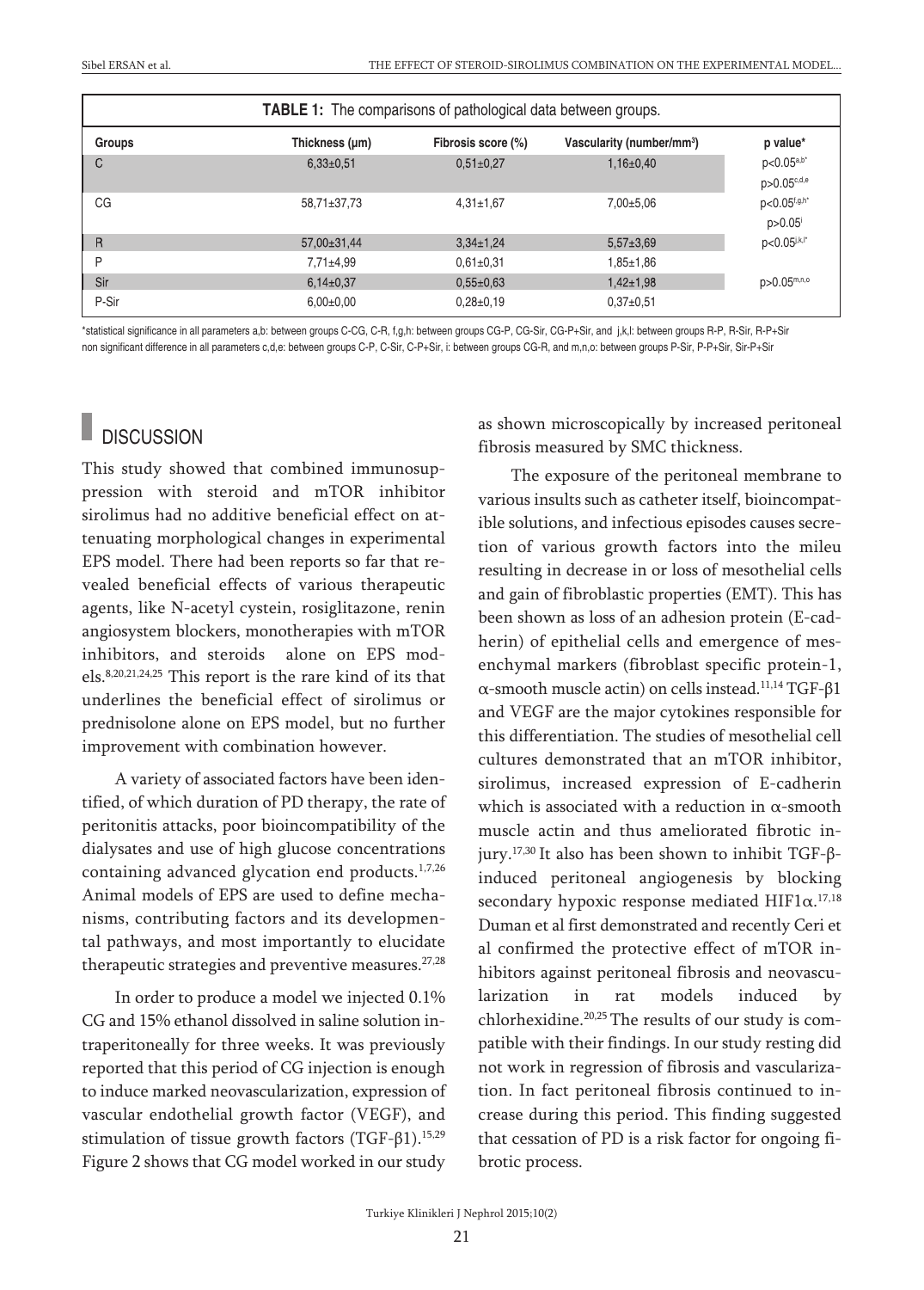Several immunosuppressive drugs have so far shown to be effective in EPS, however, no uniformly accepted evidence-based therapy is available. 18,21,24,31

In our study combination of steroid with an mTOR inhibitor failed to provide further protection against EPS than individual drugs achieved. This issue is especially important in managment of posttransplantation EPS in patients previously on PD. In calcineurin inhibitors era posttransplantation EPS may be a risk factor because of their profibrotic effects. 32,33 Bozkurt et al. reported that cyclosporine have a potent profibrotic and proangiogenic effects mediated by a variety of mechanisms operating on the expression of TGF-β and VEGF, and connective tissue growth factor (CTGF). <sup>21</sup> Based on these evidences of the association of posttransplantation EPS with calcineurin inhibitors an individualized immunosuppressive protocol for patients on PD ongoing to renal transplantation may be proposed, that includes early conversion to mTOR inhibitors from calcineurin inhibitors. However, we consider that adopting such a protocol for the selected patients needs large observational studies since the incidence of EPS after transplantation is rare. At other hand in patients who have not undergone transplantation, use of mTOR inhibitors is becoming popular for the treatment of EPS. Recently a study from our country reported an additive effect of everolimus plus tamoxifen therapy in EPS. 34

The limitations of the study were lack of inflammatory scoring and cytokine expressions in pathological specimens, and of peritoneal equilibration test indicating the functional status of the peritoneum.

In conclusion although we failed to demonstrate additive effect of combination of sirolimus and steroid in ameliorating pathologic findings of EPS, both drugs may be tailored individually in other combinations for selected cases.

- 1. Kawaguchi Y, Saito A, Kawanishi H, Nakayama M, Miyazaki M, Nakamoto H, et al. Recommendations on the management of encapsulating peritoneal sclerosis in Japan, 2005: diagnosis, predictive markers, treatment, and preventive measures. Perit Dial Int 2005;25(Suppl 4):S83-95.
- 2. Oreopoulos DG, Ossareh S, Thodis E. Peritoneal dialysis: past, present, and future. Iran J Kidney Dis 2008;2(4):171-82.
- 3. Garosi G. Different aspects of peritoneal damage: fibrosis and sclerosis. Contrib Nephrol 2009;163:45-53.
- 4. Shimaoka T, Hamada C, Kaneko K, Io H, Sekiguchi Y, Aruga S, et al. Quantitative evaluation and assessment of peritoneal morphologic changes in peritoneal dialysis patients. Nephrol Dial Transplant 2010;25(10):3379-85.
- 5. Brown EA, Van Biesen W, Finkelstein FO, Hurst H, Johnson DW, Kawanishi H, et al; ISPD Working Party. Length of time on peritoneal dialysis and encapsulating peritoneal sclerosis: position paper for ISPD. Perit Dial Int 2009;29(6):595-600.
- 6. Krediet RT. 30 years of peritoneal dialysis development: the past and the future. Perit Dial Int 2007;27(Suppl 2):S35-41.
- 7. Augustine T, Brown PW, Davies SD, Sum-

#### REFERENCES

mers AM, Wilkie ME. Encapsulating peritoneal sclerosis: clinical significance and implications. Nephron Clin Pract 2009;111(2):c149- 54.

- 8. Chin AI, Yeun JY. Encapsulating peritoneal sclerosis: an unpredictable and devastating complication of peritoneal dialysis. Am J Kidney Dis 2006;47(4):697-712.
- 9. Honda K, Oda H. Pathology of encapsulating peritoneal sclerosis. Perit Dial Int 2005;25 Suppl 4:S19-29.
- 10. Aguilera A, Yáñez-Mo M, Selgas R, Sánchez-Madrid F, López-Cabrera M. Epithelial to mesenchymal transition as a triggering factor of peritoneal membrane fibrosis and angiogenesis in peritoneal dialysis patients. Curr Opin Investig Drugs 2005;6(3):262-8.
- 11. Guarino M, Tosoni A, Nebuloni M. Direct contribution of epithelium to organ fibrosis: epithelial-mesenchymal transition. Hum Pathol 2009;40(10):1365-76.
- 12. Pollock C. Pathogenesis of peritoneal sclerosis. Int J Artif Organs 2005;28(2):90-6.
- 13. Winbanks CE, Grimwood L, Gasser A, Darby IA, Hewitson TD, Becker GJ. Role of the phosphatidylinositol 3-kinase and mTOR pathways in the regulation of renal fibroblast function and differentiation. Int J Biochem Cell Biol

2007;39(1):206-19.

- 14. Yáñez-Mó M, Lara-Pezzi E, Selgas R, Ramírez-Huesca M, Domínguez-Jiménez C, Jiménez-Heffernan JA, et al. Peritoneal dialysis and epithelial-to-mesenchymal transition of mesothelial cells. N Engl J Med 2003;348(5):403-13.
- 15. Margetts PJ, Bonniaud P, Liu L, Hoff CM, Holmes CJ, West-Mays JA, et al. Transient overexpression of TGF-{beta}1 induces epithelial mesenchymal transition in the rodent peritoneum. J Am Soc Nephrol 2005;16(2):425-36.
- 16. Higgins DF, Kimura K, Bernhardt WM, Shrimanker N, Akai Y, Hohenstein B, et al. Hypoxia promotes fibrogenesis in vivo via HIF-1 stimulation of epithelial-to-mesenchymal transition. J Clin Invest 2007;117(12):3810-20.
- 17. Hudson CC, Liu M, Chiang GG, Otterness DM, Loomis DC, Kaper F, et al. Regulation of hypoxia-inducible factor 1alpha expression and function by the mammalian target of rapamycin. Mol Cell Biol 2002;22(20):7004-14.
- 18. Sekiguchi Y, Zhang J, Patterson S, Liu L, Hamada C, Tomino Y, et al. Rapamycin inhibits transforming growth factor β-induced peritoneal angiogenesis by blocking the secondary hypoxic response. J Cell Mol Med 2012;16(8):1934-45.